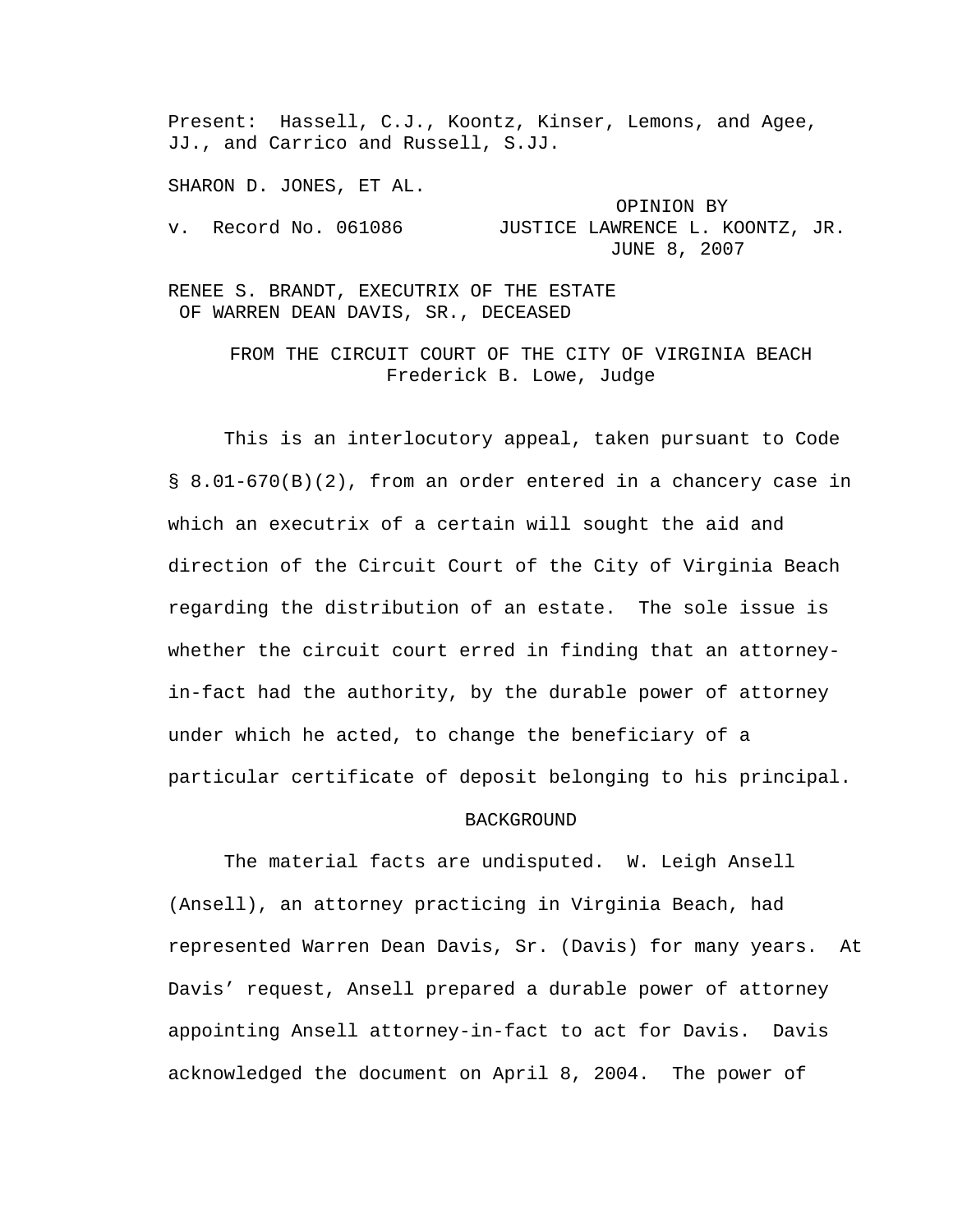attorney contains very broad powers, including the power to make gifts, but lacks a specific grant of power to make a change of beneficiaries of the principal's certificates of deposit.

 Renee S. Brandt (Brandt), a widow, lived with Davis from 2002 until his death on September 30, 2004. Davis was in failing health during his last year. In accordance with Davis' directions, Ansell prepared a will that Davis executed within a few days of signing the power of attorney. The will appointed Brandt trustee and executrix but gave her no interest in Davis' estate except the right to occupy and use the home in which they had lived, along with all personal property therein, rent-free, "so long as she lives in the premises." The residual beneficiaries under the will, subject to the occupancy rights of several named tenants and a onedollar legacy to Davis' son, were his two daughters, Sharon D. Jones and Jody Ann Davis. $^1$  Davis, who personally handled his own estate planning, told Ansell that he intended to "take care of [Brandt] outside of this will."

 On August 4, 2004, Davis orally directed Ansell to designate Brandt as the beneficiary "payable on death" (POD) of a certificate of deposit in the amount of \$250,000, which

 $\overline{\phantom{a}}$  $1$  Jody Ann Davis appeared in this suit as Jody Davis Clark.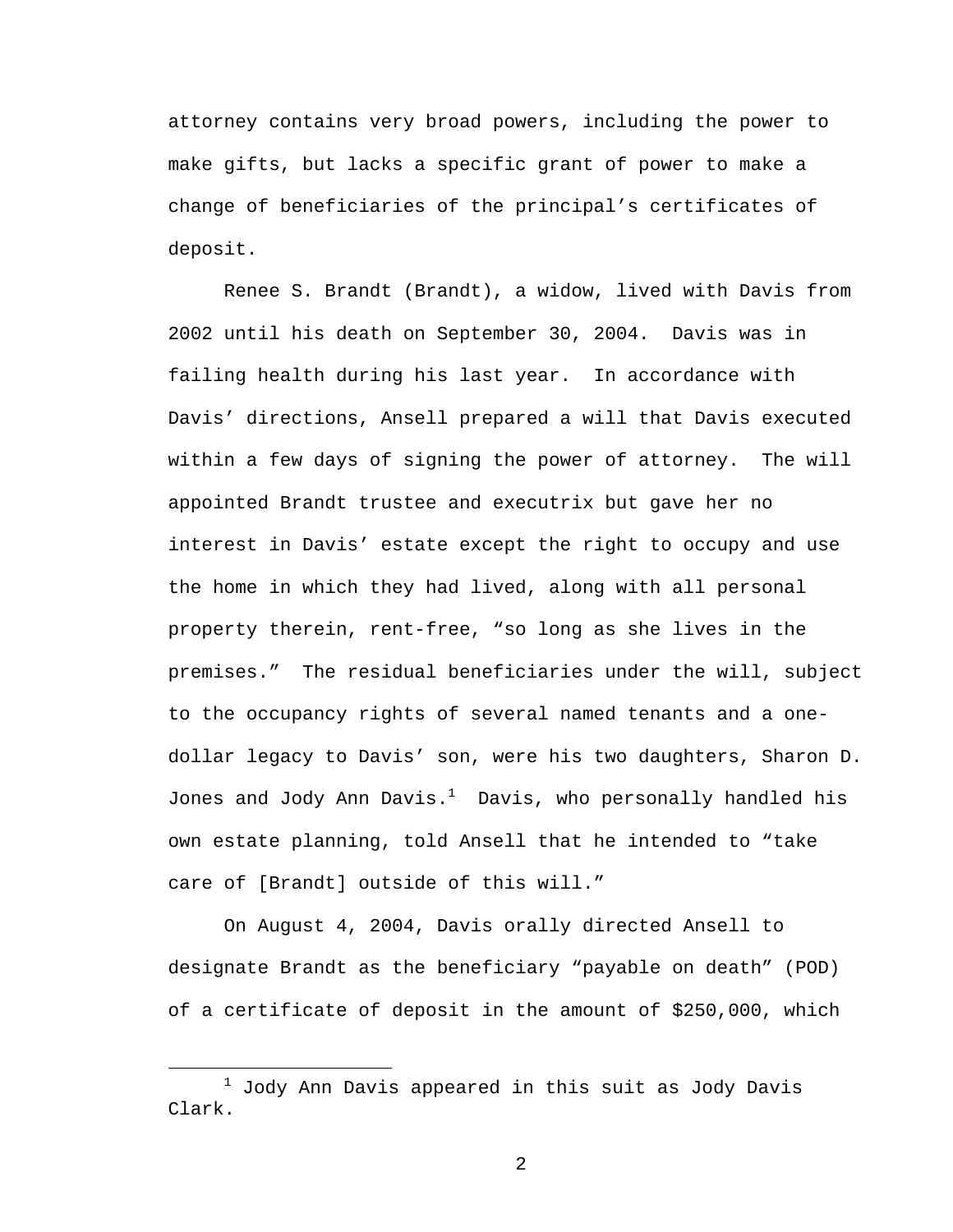was in Davis' name at the Pungo branch of Wachovia Bank. Ansell went to the bank the same day and executed such a POD designation, signing it "Warren Dean Davis, Sr. by: W.L. Ansell, POA." The certificate of deposit previously had named no beneficiary other than Davis, its owner. The next day, Ansell advised Davis by letter, which included a copy of the beneficiary designation, that he had complied with Davis' direction.

 After Davis' death, Brandt qualified as executrix under Davis' will and brought this suit in chancery for aid and direction in the distribution of the estate, naming all parties in interest, including herself in her individual capacity, as defendants. The circuit court heard evidence ore tenus and ruled that the designation of Brandt as the beneficiary POD was valid and that the proceeds of the certificate of deposit were payable to her individually. We awarded this interlocutory appeal to Davis' daughters, Sharon Jones and Jody Clark.

## DISCUSSION

 Because the sole issue on appeal is the legal effect of a written document, we review the issue de novo. Perel v. Brannan, 267 Va. 691, 698, 594 S.E.2d 899, 903 (2004).

 Brandt concedes that the power of attorney did not expressly grant Ansell the authority to change the beneficiary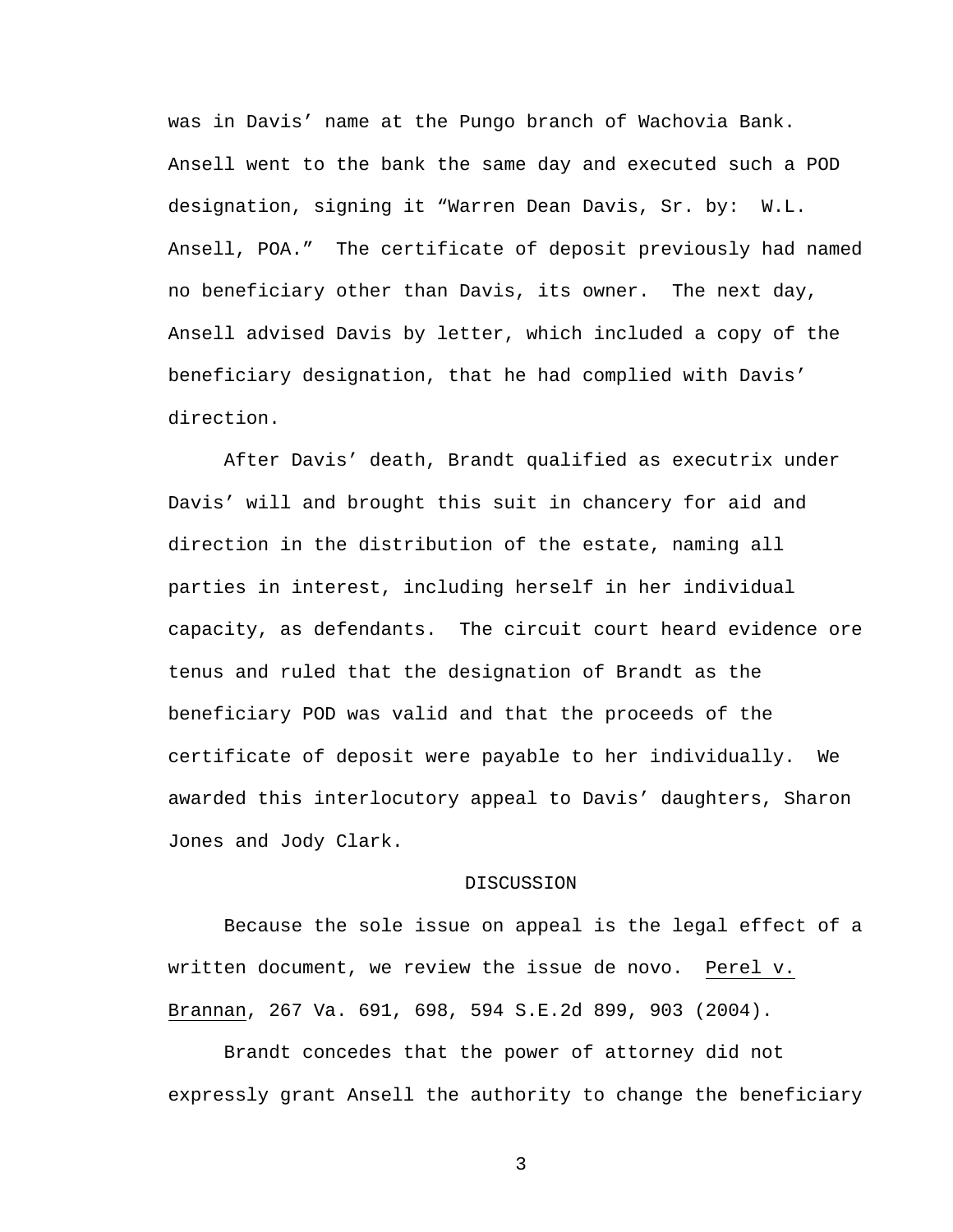of Davis' certificate of deposit at Wachovia Bank, but points to the following provisions of the power of attorney as granting such power by necessary implication:

3. To sign, endorse or assign any note, check or other instrument of any nature whatsoever, negotiable or non-negotiable, for deposit, discount, collection or otherwise;

4. To open accounts, make deposits, write checks upon or otherwise withdraw some or all funds or account balances now or hereafter outstanding to my credit or to the credit of my attorney, whether or not the check or other instrument is drawn to the order of my attorney;

. . . .

10. To instruct any entity or person having custody or control of any assets of mine, or any assets in which I may have an interest, in any agency, fiduciary or other capacity, and I authorize that person or entity to rely upon such instructions;

. . . .

13. To make, sign, acknowledge and deliver any contract, deed or other document relating to real estate or personal property or both and to perform any contract binding either me or my attorney;

. . . .

24. It is my intention that the grant herein of power to my attorney-in-fact be as broad as possible and the list above of specifically enumerated powers shall not be construed or interpreted to narrow the granted powers but rather they are meant to indicate my intention to grant as broad a grant of power as possible, and this Power of Attorney should be broadly construed to accomplish this intention.

25. Without limiting the above powers, generally to perform any other acts of any nature whatsoever, that ought to be done or in the opinion of my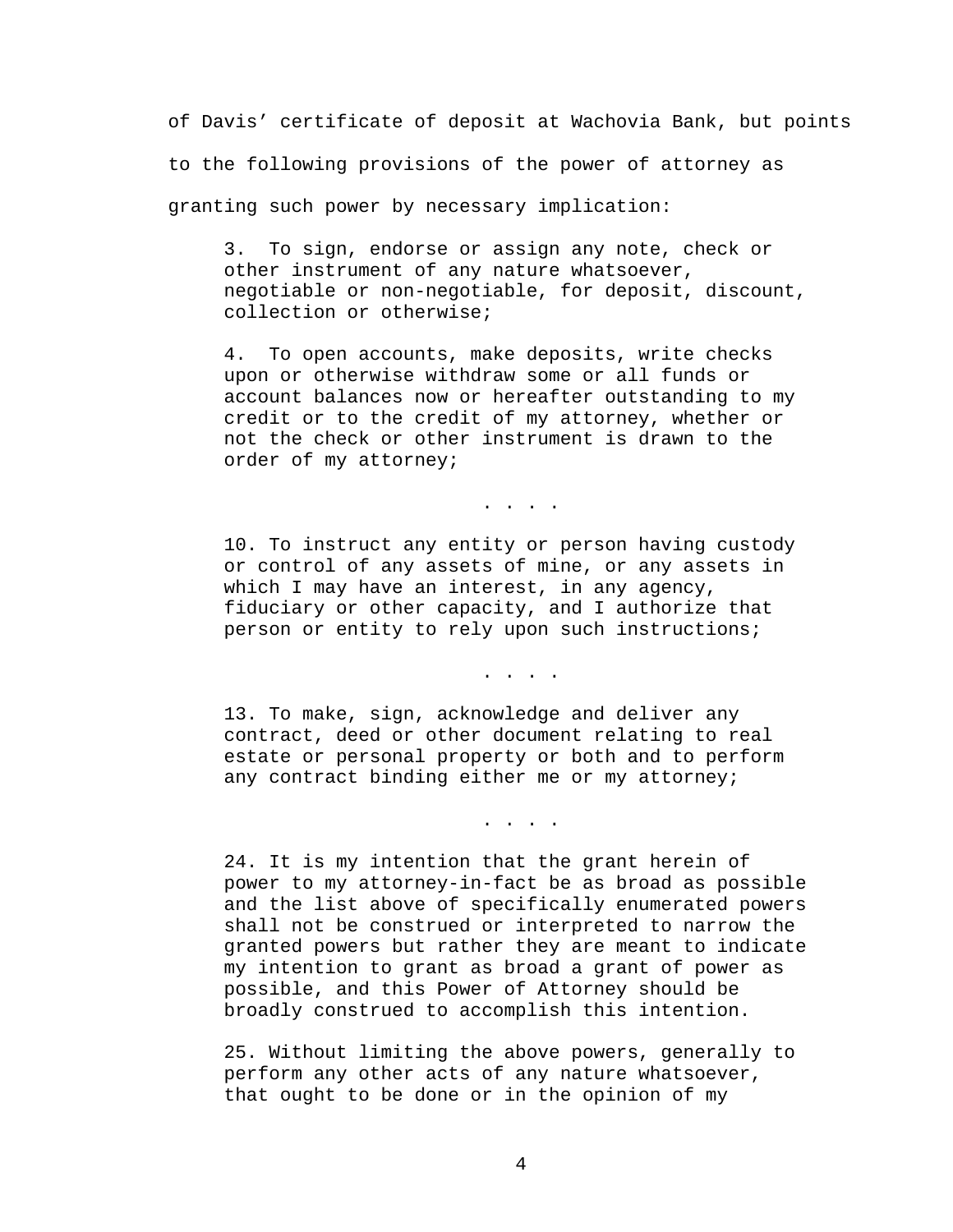attorney ought to be done, in any circumstances as fully and effectively as I could do as part of my normal, everyday business affairs if acting personally.

 Initially, we note that this is not a case of an attorney-in-fact, under a durable power of attorney, engaging in self-dealing with regard to his principal's personal property. Indeed, there is no suggestion of fraudulent conduct by the principal's agent. Nor is this a case involving the authority of an attorney-in-fact, under a durable power of attorney, to make a gift of his principal's personal property. The beneficiary designation of the certificate of deposit in question did not become a final disposition of Davis' certificate until his death on September 30, 2004 and conveyed no present interest in the certificate, but only at best an expectancy. Consequently, neither Estate of Casey v. Commissioner, 948 F.2d 895 (4th Cir. 1991), upon which the appellants principally rely, nor the provisions of Code § 11-9.5 resolve the issue presented in this case.

 There is no dispute that in directing Ansell's actions to designate Brandt as the beneficiary POD on this certificate of deposit, Davis acted to accomplish, at least in part, his previously expressed intent to "take care of [Brandt] outside of [his] will." Undoubtedly, Davis and Ansell considered the provisions of the power of attorney sufficient to authorize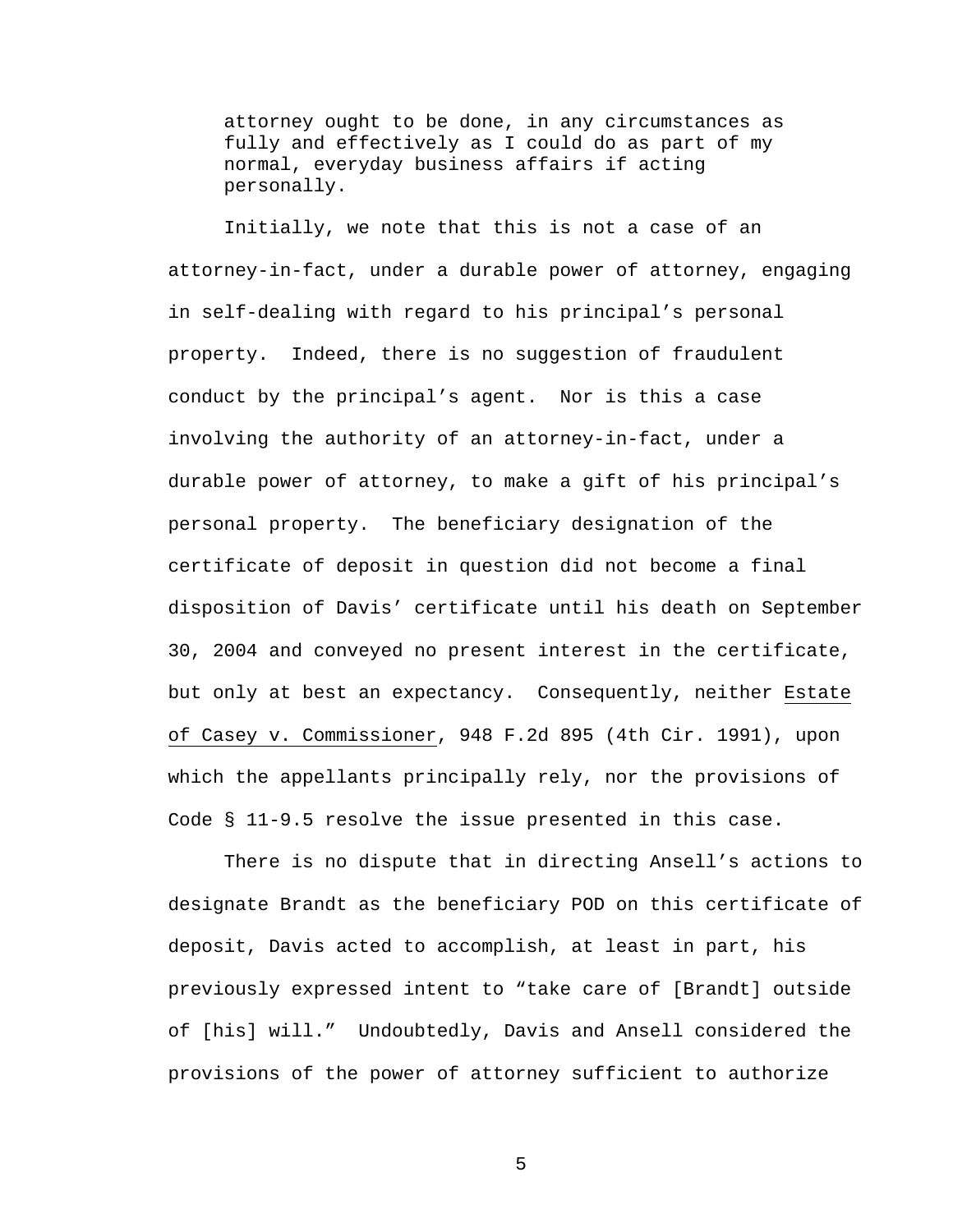Ansell to act in accord with Davis' direction to Ansell with regard to designating Brandt as the beneficiary of Davis' certificate of deposit. Nevertheless, the appellants assert that without express language in the power of attorney granting Ansell the authority "to change the beneficiary of the certificate of deposit," Ansell's act in doing so was a nullity. We disagree.

 In Virginia, powers of attorney have been strictly construed for over a century. The authority granted by such an instrument is never considered to be greater than that warranted by its language, or indispensable to the effective operation of the authority granted. The authority given is not extended beyond the terms in which it is expressed. Hotchkiss v. Middlekauf, 96 Va. 649, 653, 32 S.E. 36, 37-38 (1899).

 This general rule of construction essentially provides that expansive language, such as that contained in paragraphs 24 and 25 of the power of attorney in this case, should be interpreted as intending only to confer those incidental powers necessary to accomplish objects as to which express authority has been given to the attorney-in-fact. Id. The policy that supports this rule of construction is that the power to dispose of the principal's property is so susceptible of abuse that the power should not be implied. That abuse of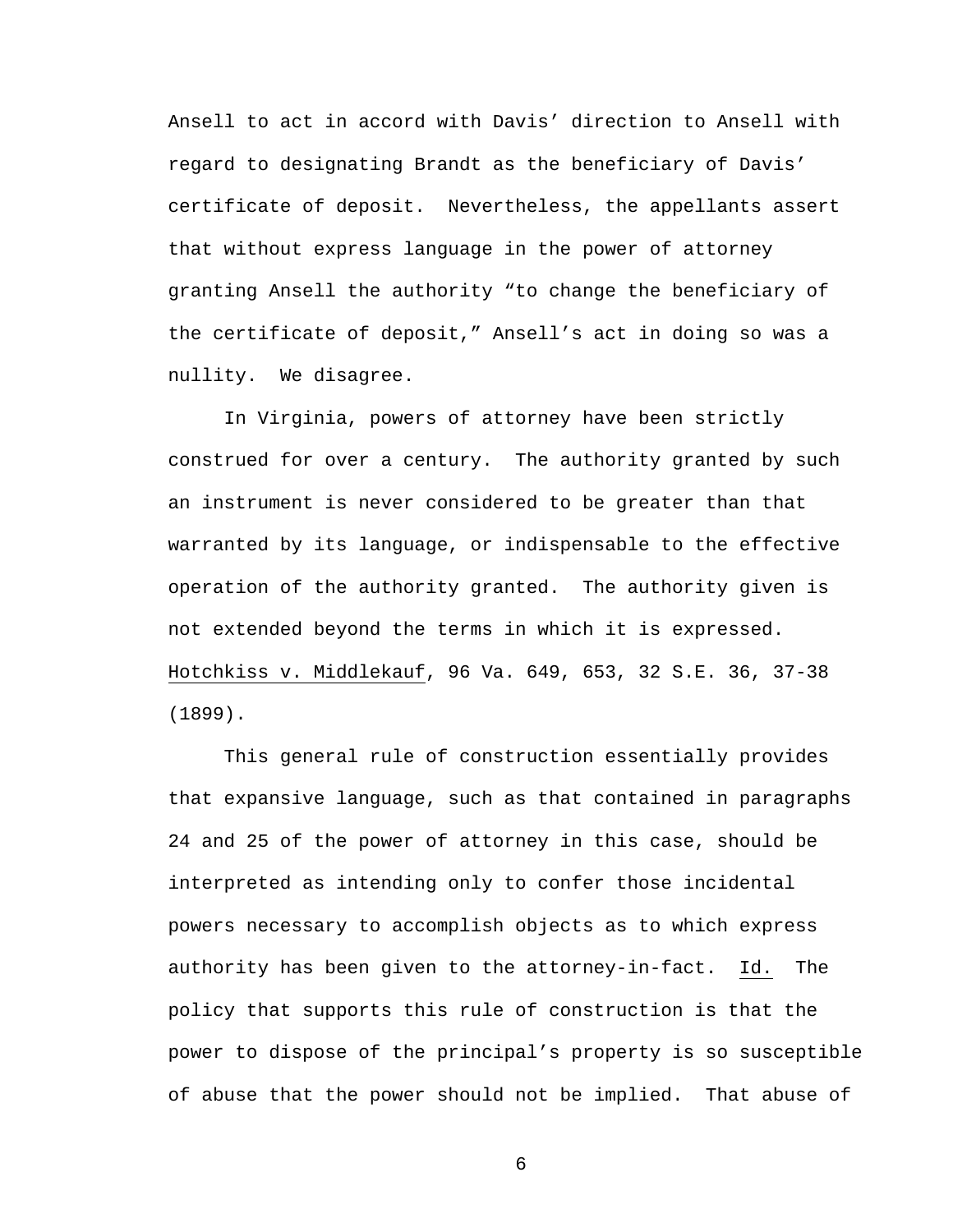the agent's power is particularly dangerous in a case involving a durable power of attorney, which by its nature remains in effect after the principal has become incapable of monitoring the agent's conduct. We do not retreat from the rationale of these guidelines of construction.

 However, in this case we are not concerned with the power to make a gift or to transfer the principal's property but, rather, the power to contract on behalf of the principal. Among the 35 numbered paragraphs included in Davis' power of attorney, paragraph 3 authorized Ansell "[t]o sign, endorse or assign any note, check or other instrument of any nature whatsoever, negotiable or non-negotiable, for deposit, discount, collection or otherwise." A certificate of deposit is an instrument for deposit. Additionally, paragraph 13 authorized Ansell "[t]o make, sign, acknowledge and deliver any contract . . . or other document relating to . . . personal property." A certificate of deposit including the designation of the beneficiary POD thereon is a contract between the depositor and the bank relating to personal property.

 It is highly doubtful that every power of attorney, even as in this case one carefully drawn by a skilled draftsman, will always expressly confer the authority necessary to address every specific circumstance in which the principal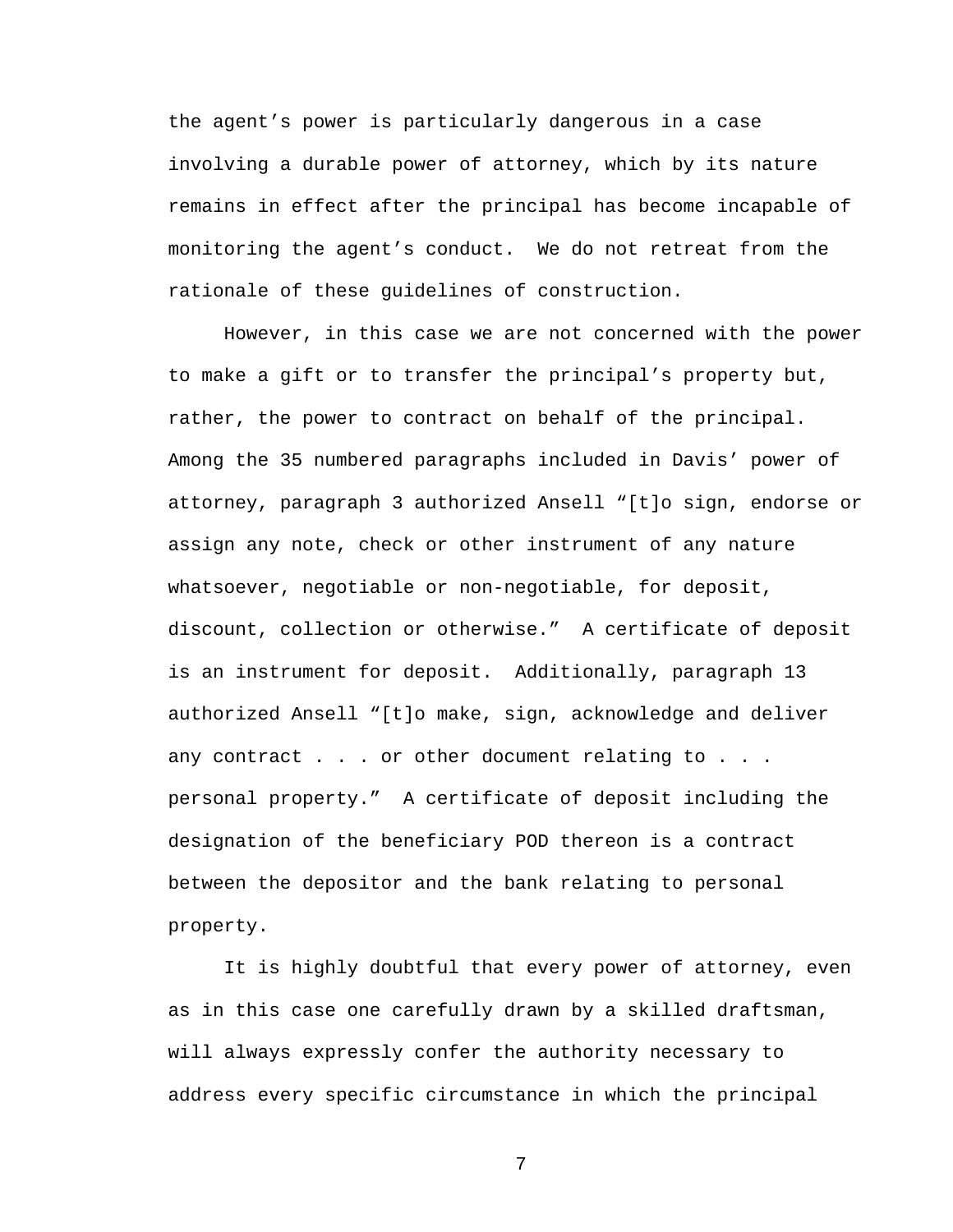nevertheless intends to give authority to the attorney-infact. Undoubtedly, standard provisions granting broad general power to the agent are intended by the principal to become applicable so as to avoid any potential unintended limitation in the authority expressly granted. Such is the case here as evidenced by the language in paragraph 25, stating that "[w]ithout limiting the above powers, generally to perform any other acts of any nature whatsoever, . . . in any circumstances as fully and effectively as I could do as part of my normal, everyday business affairs if acting personally." Surely, the change of a beneficiary designation on a certificate of deposit is an act within "the normal, everyday business affairs" of the owner of a certificate of deposit at a bank.

 The very nature of the task of interpreting language in a document is a fact specific one. Here, we are called upon to determine the intent of the principal with regard to the beneficiary designation of the principal's certificate of deposit. We are of opinion that Davis, the principal, sufficiently expressed the intent to authorize Ansell, the attorney-in-fact, to make a change in the beneficiary designation under the provisions of paragraphs 3, 13, and 25 of the power of attorney when those provisions are considered in concert.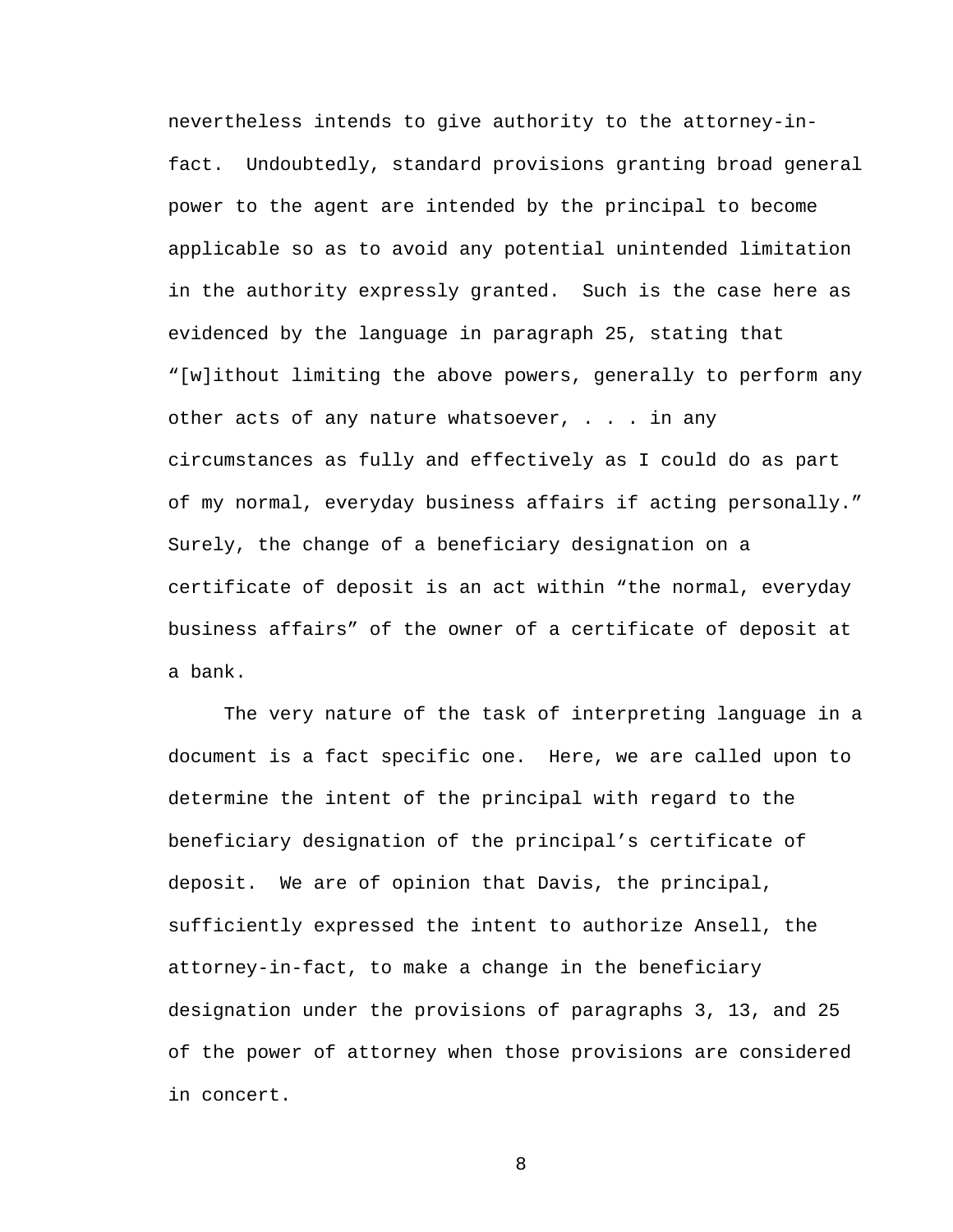The appellants place considerable weight on the fact that paragraph 21 of the power of attorney expressly grants the attorney-in-fact the power to change the beneficiary on an IRA or employee benefit plan and the fact that paragraph 22 expressly grants the attorney-in-fact the power to select the beneficiaries of any insurance policies and any pension, profit sharing, stock ownership, or other retirement plans to conclude that no power to change the beneficiary of a certificate of deposit was intended by Davis. Of course, all of these enumerated financial instruments or arrangements are entirely distinct financial matters from a certificate of deposit. Thus, it is a reasonable assumption that Davis felt it necessary to expressly address his intent with regard to them, while operating under the equally reasonable assumption that his intentions were adequately addressed in other paragraphs with regard to any other instrument of any nature "for deposit" and any "contract" for personal property.

## CONCLUSION

 For these reasons, we hold that the circuit court did not err in finding that Ansell was authorized to designate Brandt as the beneficiary POD of Davis' certificate of deposit at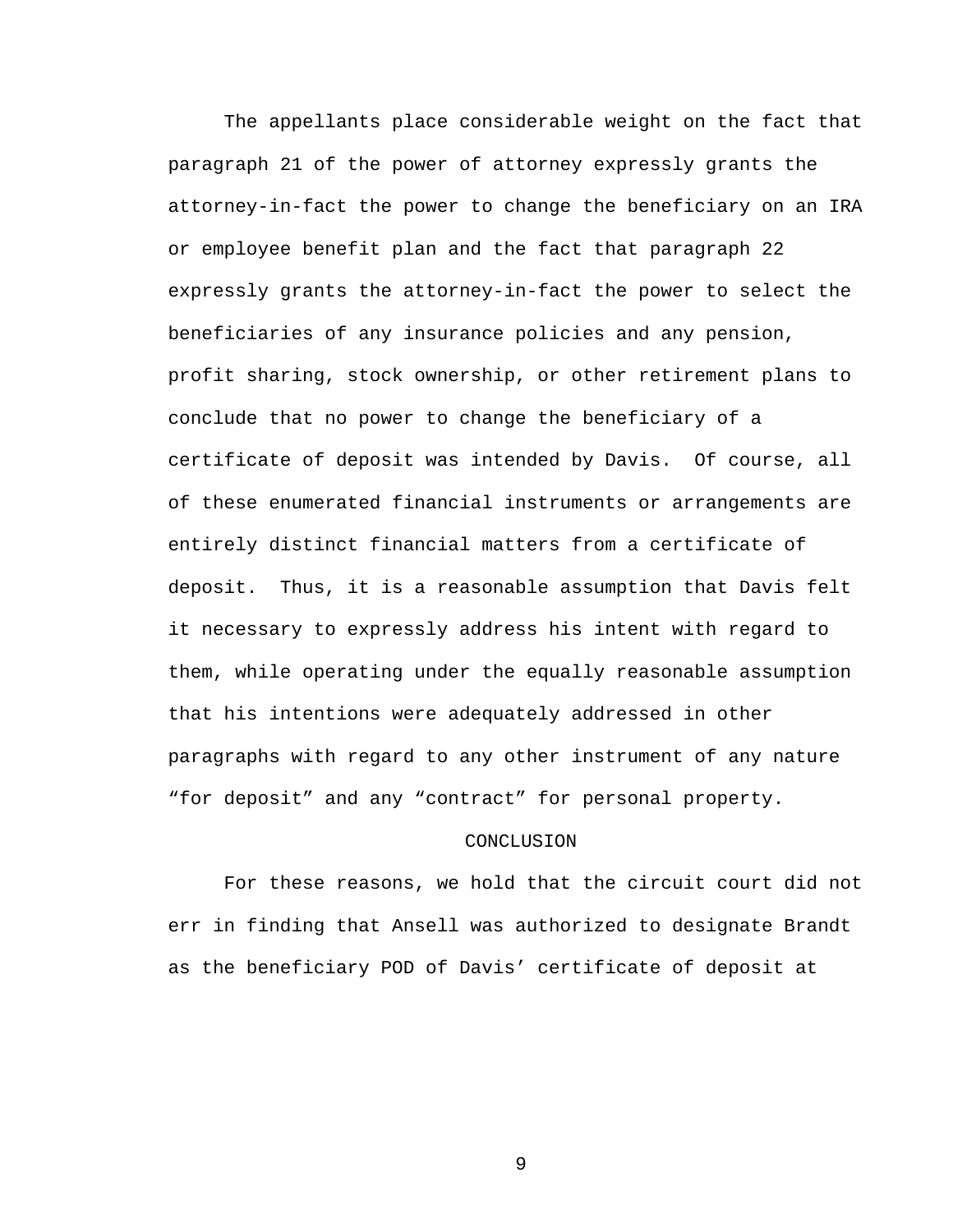Wachovia Bank. Accordingly, the judgment of the circuit court will be affirmed.<sup>2</sup>

## Affirmed.

SENIOR JUSTICE RUSSELL, with whom CHIEF JUSTICE HASSELL and JUSTICE AGEE join, dissenting.

The majority opinion correctly notes that powers of attorney are strictly construed in Virginia, citing Hotchkiss v. Middlekauf, 96 Va. 649, 32 S.E. 36 (1899). That case stood for the proposition that the authority given is not extended beyond the terms in which it is expressed, and that broad, sweeping language in such an instrument will be interpreted as intending to confer only those incidental powers necessary to accomplish objects as to which express authority has been given to the attorney-in-fact. Id. at 653, 32 S.E. at 37-38. The majority opinion goes on to express, correctly, the policy reason underlying that rule of strict construction: "the power to dispose of the principal's property is so susceptible of abuse that it should never be implied."

 $\overline{\phantom{a}}$  $2$  Although not addressed by the circuit court or raised by the parties in this appeal, we note that the doctrine of ratification would apply on the facts of this case even if the language of the power of attorney was not sufficiently specific to have permitted Ansell to make the change in beneficiary on the certificate. The record plainly shows that Davis orally directed Ansell to act as his agent in the matter, and that Davis, when advised by Ansell that he had carried out that direction, accepted the fact of performance without objection. See, e.g., Higginbotham v. May, 90 Va. 233, 238-39, 17 S.E. 941, 943 (1893).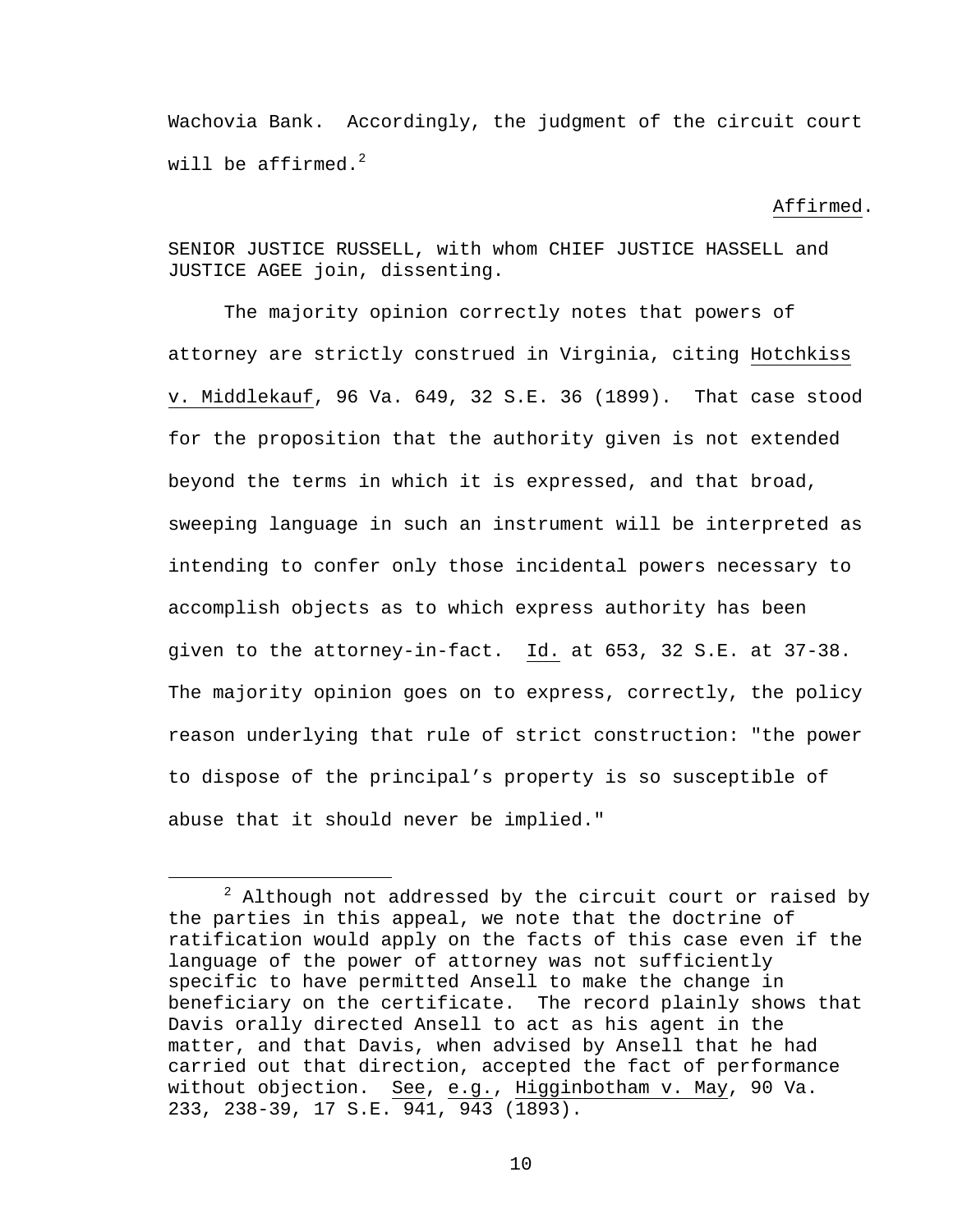Indeed, such a power is particularly dangerous in a case such as this, where a durable power of attorney was given by a person in declining health, where the power remained in effect after the principal had become incapable of monitoring the agent's conduct, where the agent employed the power to dispose of the principal's property at a time when the principal, a month before his death, was gravely ill, and where the court, later weighing the agent's conduct, could rely only upon the agent's uncorroborated, self-serving testimony because the principal was by then deceased.

Here, Ansell's testimony is the only source in the record for a finding that Davis expressed an intention to "take care of [Renee Brandt] outside of [his] will." Ansell is the only source for a finding that Davis ever asked him to make her the beneficiary "P.O.D." of the certificate of deposit. Ansell is the only source for a finding that he had written a letter to Davis the day after making the change of beneficiary, to which Davis had not replied. Ansell testified that he was alone with Davis when Davis orally expressed his intention to take care of Renee Brandt outside his will. He testified that when Davis orally asked him to change the beneficiary, he had met Davis at "Doctor Berger's office" and that Davis was "very ill at that time. Mr. Lawless and a friend of his had to help him get into a wheelchair and get into the doctor's office."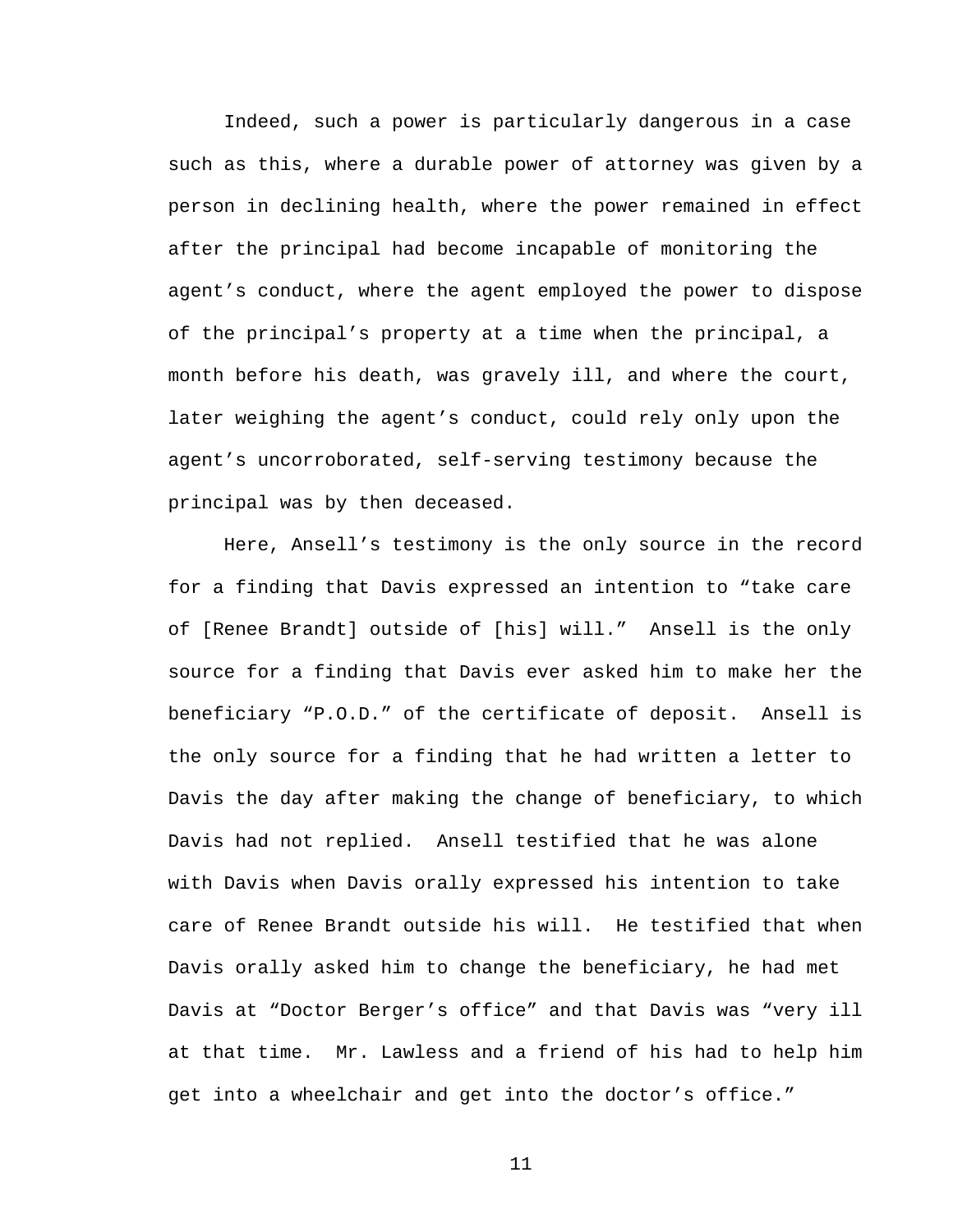Although these potential witnesses might have corroborated Ansell's account of this oral exchange, neither was called to testify. Similarly, Ansell's testimony that he had promptly confirmed his action by a letter to Davis, is entirely uncorroborated. Neither the original letter nor Ansell's file copy was ever offered in evidence.

Ansell may very well have been a truthful witness, acting in faithful obedience to his principal's instructions. He may well have had no connection with Renee Brandt, nor any desire to confer a benefit upon her. He may well have had no intention to obtain an indirect benefit for himself. Nevertheless, if the state of the law is such that an agent of a very different kind may give his principal's property to a person selected by the agent, exceeding his explicit written authority, and thereafter justify his act by his own selfserving and uncorroborated testimony, the danger is too obvious to require discussion.

In Estate of Casey v. Commissioner, 948 F.2d 895 (4th Cir. 1991), the United States Court of Appeals for the Fourth Circuit considered a case in which an attorney-in-fact made gifts under broad general powers contained in a power of attorney that lacked an express grant of the power to make gifts. Applying Virginia law, that Court observed: "[T]here is a wise general rule of construction that we are satisfied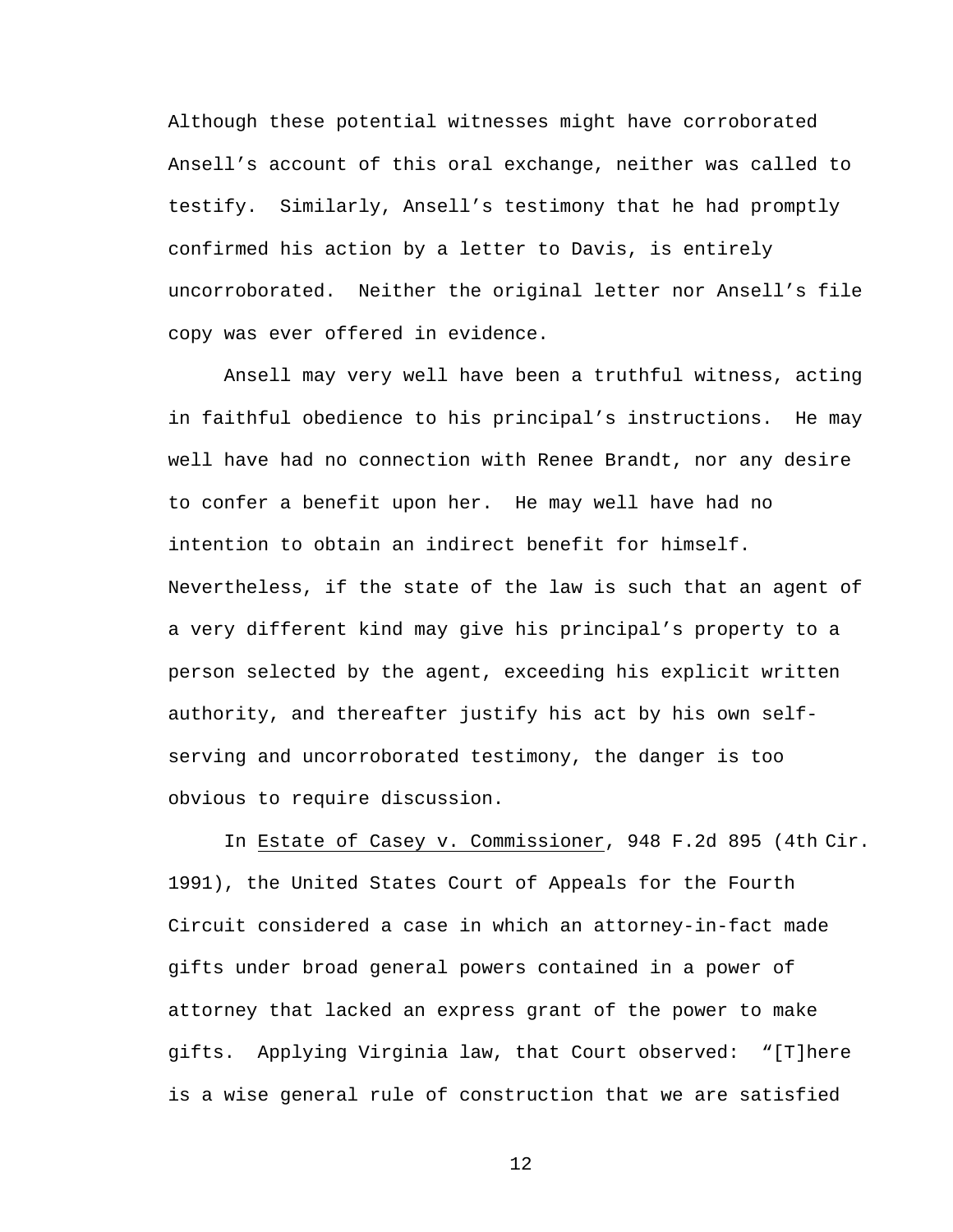the Virginia Court would follow. It is, in effect, that such expansive language should be interpreted as intending only to confer those incidental, interstitial powers necessary to accomplish objects as to which authority has been expressly conferred." Id. at 901 (citing Hotchkiss).

 In the present case, as there was in Casey, there is an additional factor leading to the conclusion that the principal did not intend to confer the power exercised by the attorneyin-fact. Paragraph 21 of Davis's power of attorney provides that Ansell is authorized:

To create and contribute to an IRA or employee benefit plan (including a plan for a self-employed individual) for my benefit; to select any payment option under any IRA or employee benefit plan in which I am a participant, (including plans for selfemployed individuals) or to change options I have selected; to make and change beneficiary designations; to make voluntary contributions to such plans; to make "roll-overs" of plan benefits into other retirement plans;

The following paragraph explicitly grants the attorney-in-fact the power "To select . . . the beneficiaries of any insurance policies and any pension, profit sharing, stock ownership, or other retirement plans."

 Having explicitly included the power to change or select beneficiaries on the assets specifically named above, the absence of a power to change beneficiaries as to other assets was a glaring omission on the principal's part. He knew how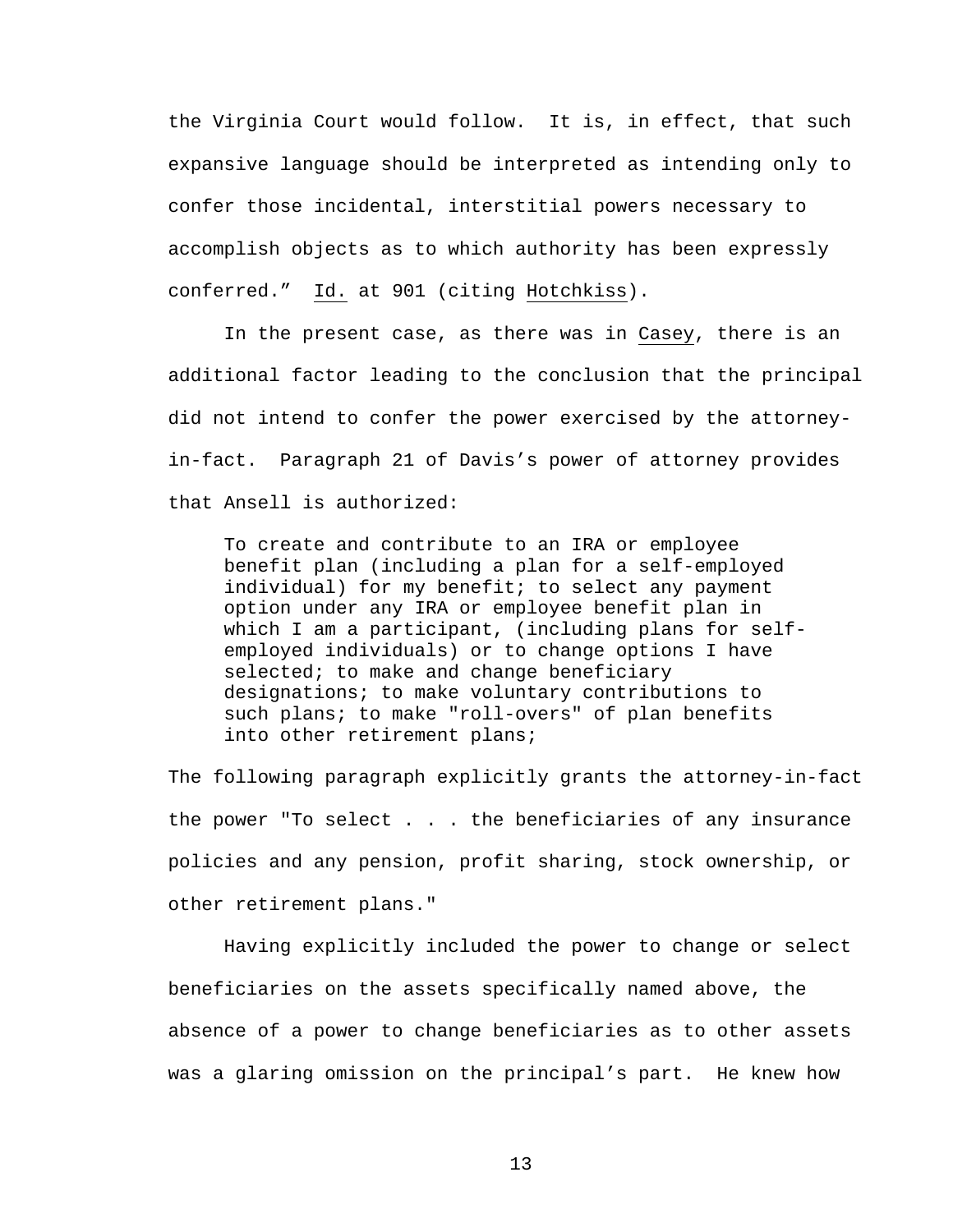to confer such an express power, but declined to extend it to certificates of deposit. Applying the rule that the instrument is assumed to represent the entire understanding of the parties, I conclude that no power to change the beneficiary of a certificate of deposit was intended by Davis.

 In 1992, in the wake of the Casey decision, the General Assembly enacted Code § 11-9.5, relating to gifts under powers of attorney. Subsection A of the statute expressly authorizes an attorney-in-fact to make gifts of the principal's property under general powers, but only to individuals or charitable organizations qualified under the Internal Revenue Code, and only "in accordance with the principal's personal history of making or joining in the making of lifetime gifts." Subsection B provides that Subsection A shall not affect a power to make gifts that the principal has, in the power of attorney, set forth by "express words." Subsection C provides a procedure under which an attorney-in-fact under a durable power of attorney may petition the circuit court for authority to make gifts of the principal's property "to the extent not inconsistent with the express terms of the power of attorney."

 Code § 11-9.5 is not applicable to the present case because Renee Brandt is not a charity, there is no record or claim of a personal history of lifetime gifts from Davis to her, and the power of attorney contains no express words